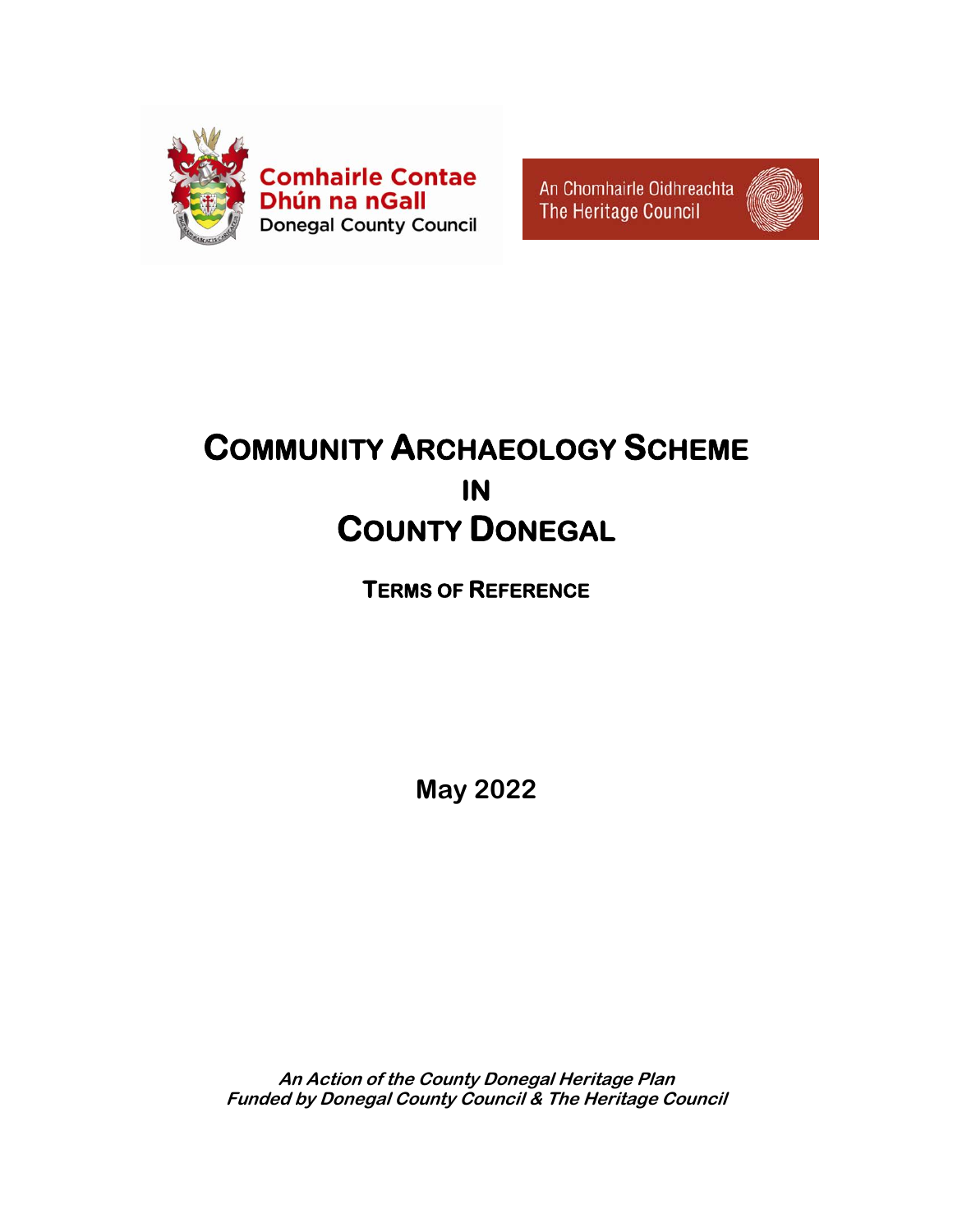## **1. INTRODUCTION**

Donegal County Council invites proposals from a suitably qualified and experienced archaeologist(s) to provide a Community Archaeologist service for 2022 (with an option to extend year on year to a maximum of two additional years). It is proposed that the implementation of the Community Archaeology Scheme in County Donegal will involve a contract for services for a part-time Community Archaeologist for up to three days per week over a six-month period (or equivalent). Funding for this service has been secured from The Heritage Council and Donegal County Council as part of the implementation of the County Donegal Heritage Plan and the Heritage Council's Community Archaeology Scheme.

## **1.1 Purpose of the Scheme**

The Heritage Council's Community Archaeology Scheme aims to support local authorities to assist communities to become actively involved in the conservation and interpretation of their local archaeological and cultural heritage sites. There are 3,400 known archaeological monuments in County Donegal included on the Record of Monuments & Places, protected under the National Monuments Acts (1930-2014) and most of them are in private ownership. There are 17 National Monuments and 37 Historic Monuments in County Donegal. There are 50 historic graveyards in the guardianship of Donegal County Council and a further circa 120 historic graveyards and burial grounds on the Record of Monuments & Places in County Donegal. Under the Urban Archaeological Survey of County Donegal (1989), the Department of Housing, Local Government & Heritage has identified the following Historic Towns for general protection: Ballyshannon, Donegal Town, Killybegs, Lifford, Ramelton, Rathmullan and St. Johnston.

The appointment of a part-time Community Archaeologist will help to harness the strong community interest in, and support for, our archaeological heritage. There is a proactive heritage sector in County Donegal with over 250 known heritage groups or community groups with a heritage remit in County Donegal and this provides a firm foundation for protecting, conserving, promoting and enhancing our archaeological heritage. Donegal County Council is keen to build upon its favourable experience in appointing a Field Monument Advisor (December 2006 – November 2008) in partnership with The Heritage Council and also to build upon its record of archaeological heritage initiatives over the years. Participation in the Community Archaeology Scheme and the appointment of a part-time Community Archaeologist would help to address several actions in the County Donegal Heritage Plan including:

- Encourage the appointment of . . . a Field Monument Adviser [and] a County Archaeologist" (Action 5.13);
- Initiate a best practice conservation and recording scheme for historic graveyards in County Donegal (Action 2.11);
- Facilitate heritage interpretation and promotion of heritage sites and embrace new technology (Action 4.3);
- Support new research and fieldwork in relation to archaeological heritage and folklore (Action 5.16); and
- Explore the 'adoption' of heritage sites by local communities (Action 4.8).

The initiative also supports several Strategic Objectives in the Heritage Council Strategic Plan including: 3i Support the local authority Heritage Officer Network and assess how the range of local heritage services can be expanded to maximise the leadership role of local authorities; 3ii Involve local communities in caring for heritage by providing supports such as grants, training and capacity building opportunities as well as community archaeology and citizen science initiatives and 3viii Promote the educational and leisure benefits of community heritage projects.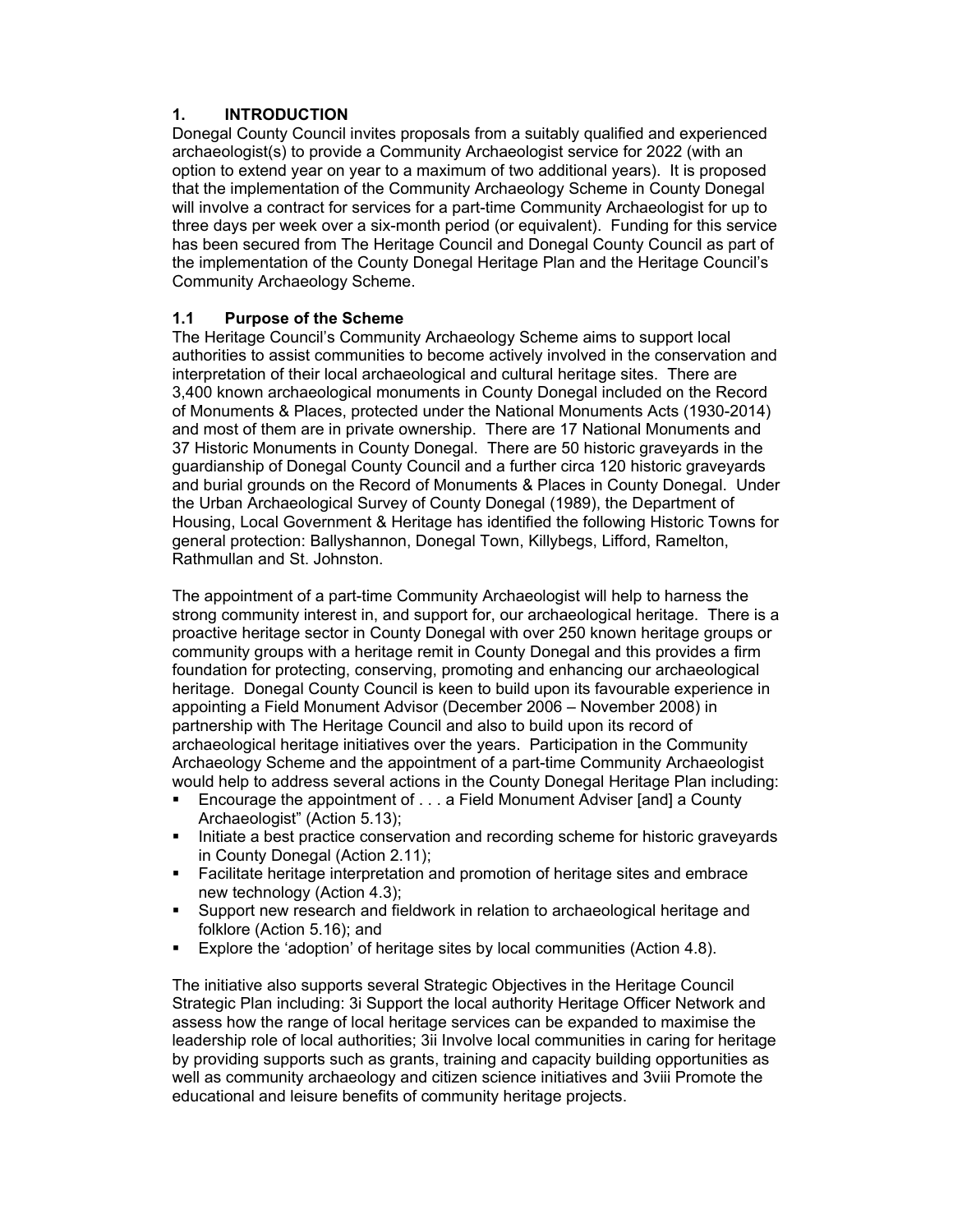#### **1.2 Scope of the work**

The Community Archaeologist will work to:

- Raise awareness, knowledge and understanding of our archaeological heritage among community groups and individuals in the county in partnership with the County Donegal Heritage Office and the Donegal County Museum.
- Provide specialist advice and promote heritage best practice in relation to researching and conserving archaeological monuments to assist Donegal County Council in meeting the increasing demand for archaeological heritage services across the county.
- Liaise with selected community groups and support community capacity to avail of funding opportunities for the preservation, conservation, promotion and enhancement of our archaeological heritage (with a specific focus on historic graveyards in 2022).
- Work with local communities to encourage best practice in the interpretation and promotion of archaeological heritage sites. The Culture Division has secured a commitment from our Economic Development Unit to have historic graveyards included as an eligible area of expenditure under the Minor Tourism Related Grant Scheme for the first time in 2022.
- Work with the Roads & Transportation Directorate and the Culture Division of Donegal County Council to develop appropriate management protocols for the management of archaeological heritage in the 50 historic graveyards in the guardianship of Donegal County Council<sup>1</sup> in consultation with local communities.
- Deliver a series of on-line presentations to guide local communities to undertake archaeological heritage research and local initiatives and to promote archaeological heritage best practice. These presentations will be developed in partnership with the County Donegal Heritage Office and the Donegal County Museum.
- Deliver an in-house archaeological heritage training session for Donegal County Council staff as several large-scale Donegal County Council projects in the area of tourism, urban and rural regeneration and economic development that impact on archaeological heritage are in development.
- **Initiate a strategic approach to community archaeology in County Donegal in** consultation with key stakeholders and strategic partners building on, and providing direction to, the proactive community groups that already exist.
- Support existing and prospective Adopt a Monument scheme participants in County Donegal.

1

https://www.donegalcoco.ie/media/donegalcountyc/heritage/pdfs/Historic%20Graveyards%20i n%20guardianship%20of%20Donegal%20County%20Council.pdf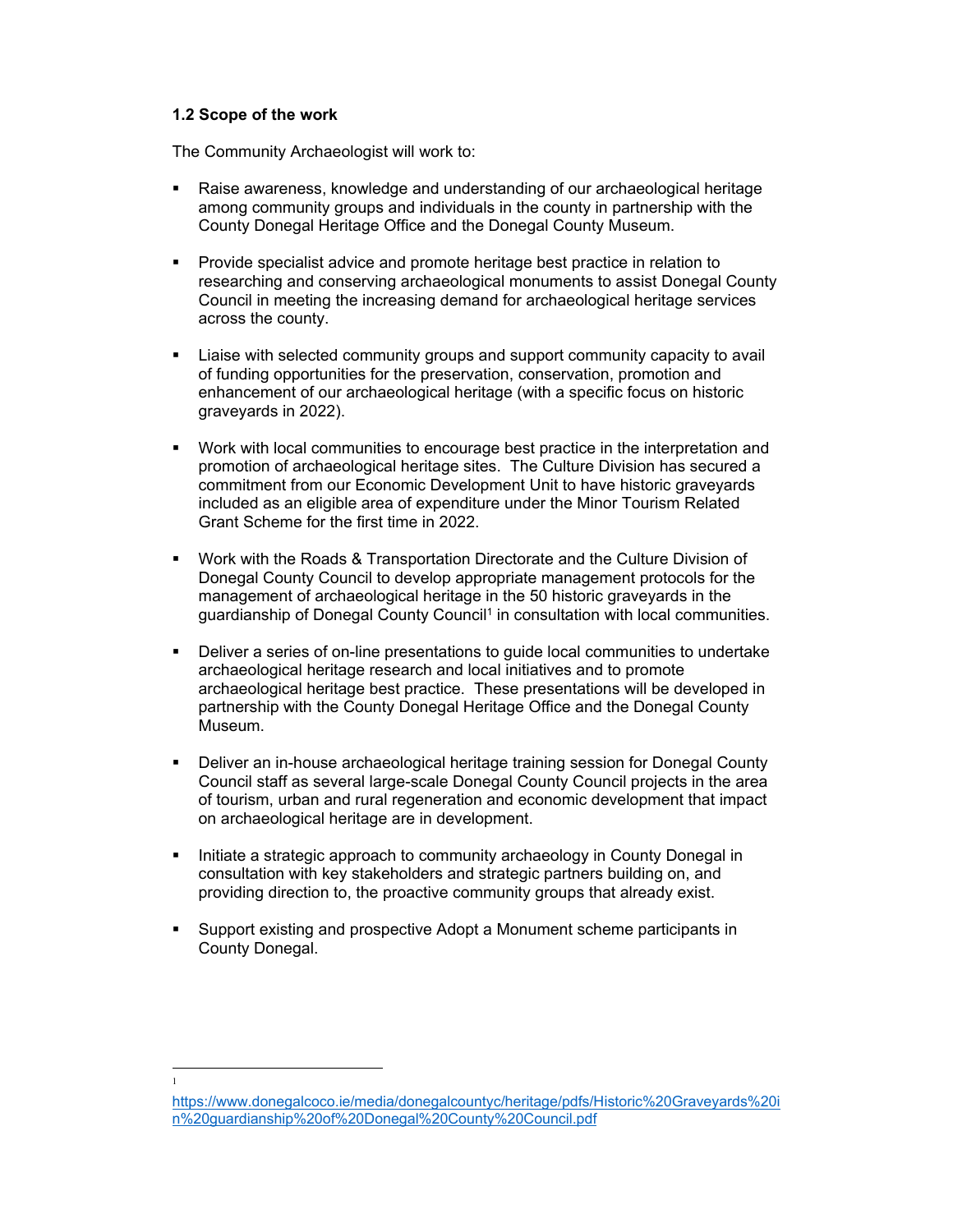## **1.3 Reporting**

The Community Archaeology Scheme reporting will include:

- an interim report to be submitted to the Heritage Officer, Donegal County Council by Friday, July 29. This report to outline engagement with individuals and communities to date and initiatives undertaken.
- a final report to be submitted to the Heritage Officer, Donegal County Council by Friday, November 11, 2022. This report will include a comprehensive account of work undertaken as part of the Community Archaeology Scheme and a listing of all individuals and communities who had been provided with assistance. This will include a detailed account of the initiatives undertaken and a review of the scheme and recommendations for future possible initiatives.

The interim and final reports will be written in an accessible manner and with a clear layout. Style and content of reports should be as detailed in the Heritage Council document *Standardisation of publication styles for Heritage Council report*s by The Heritage Council (2009).<sup>2</sup> Report covers should contain the logos of Donegal County Council and The Heritage Council.

## **2. RESPONSE TO TERMS OF REFERENCE**

Proposals in response to these terms of reference should include:

- a CV outlining the skills and experience of the archaeologist;
- the range of your professional skills which would be brought to bear on the project and supported by documentation as required;
- details of relevant experience including examples of previous relevant work;
- a clear strategy as to how the Community Archaeology service will be managed;
- an outline of any other projected work commitments for the duration of the scheme;
- a communications plan;
- an indicative timetable indicating delivery dates and deliverables;
- methods of monitoring progress and reporting to Donegal County Council;
- **a** breakdown of the person hours and estimated cost of carrying out the work;
- **i** its legal status (such as a limited company or sole trader); and
- contact details of two referees.

Please note that the successful candidate will when appointed:

- have professional indemnity cover and public liability cover in place at a level that is acceptable to the local authority;
- be a car owner, possess adequate insurance and a full clean driving licence;
- be required to indemnify Donegal County Council;
- furnish a copy of their Health and Safety Statement and be in compliance with the most up-to-date Health & Safety legislation; and
- **be tax compliant.**

<sup>&</sup>lt;sup>2</sup> https://www.heritagecouncil.ie/content/files/publications styles for reports.pdf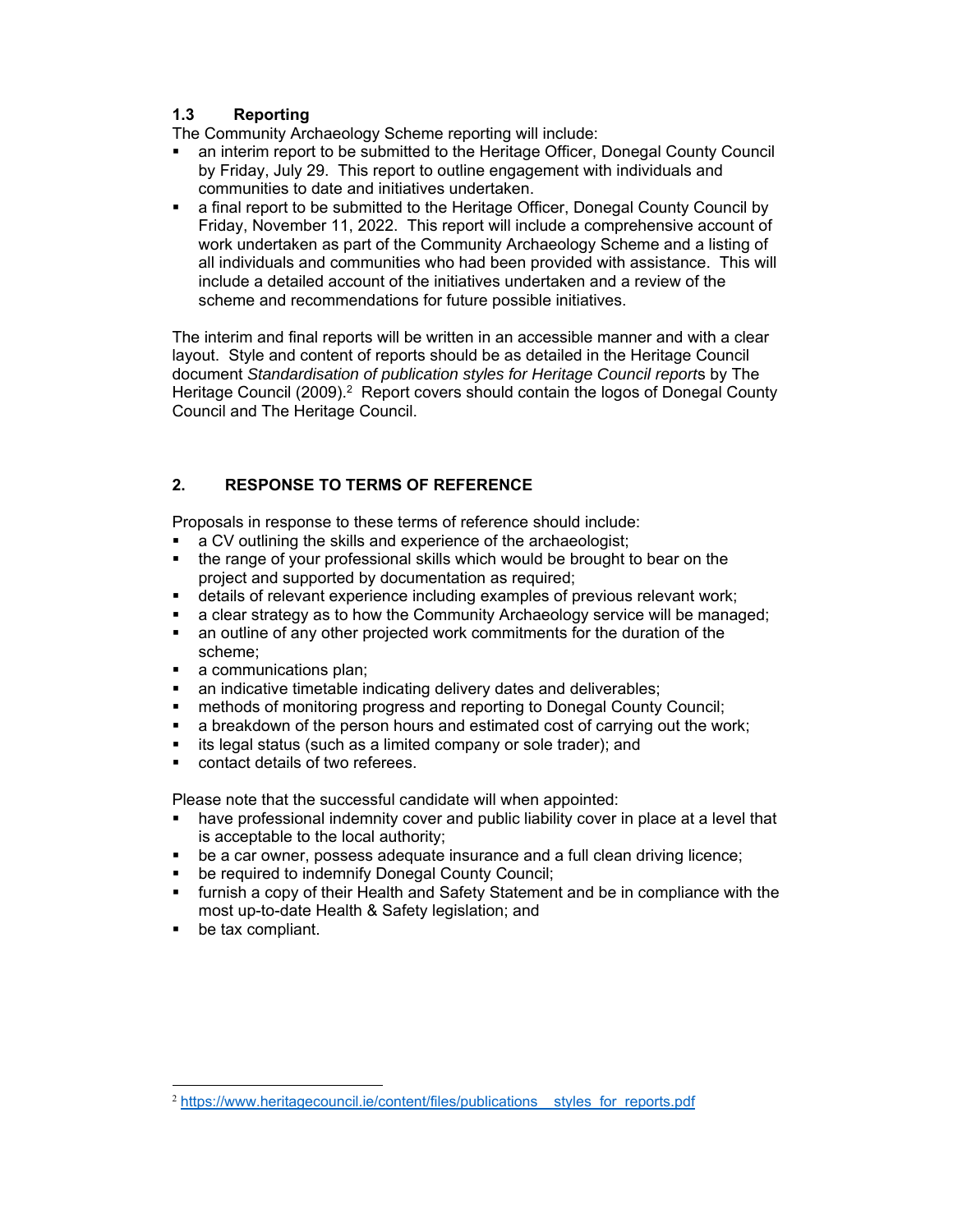# **3. GENERAL ISSUES**

## **3.1 Duration**

The contact for services will be for up to three days per week over a six-month period (or equivalent) to provide a Community Archaeologist Service in 2022 with an option to extend year on year to a maximum of two additional years. Donegal County Council, as the contracting authority, reserves the right at its sole discretion to extend the contract subject to satisfactory performance, budget availability, on-going business needs and Donegal County Council's legal obligations. The person appointed must be in a position to begin immediately once appointed and the Community Archaeology Scheme must be completed by Friday, November 11.

## **3.2 Project Management**

The Culture Division of Donegal County Council comprises the County Heritage Office, County Museum, County Archives, County Library Service, County Arts and the Regional Cultural Centre. A steering committee comprised of the County Donegal Heritage Officer and Donegal County Museum Curator will guide the development of this project. Day-to-day contact will be with the Heritage Officer. The steering committee will meet regularly to review progress.

## **3.3 Budget**

The maximum budget for this Heritage Plan action is €20,000 excluding VAT. Please quote proposed costs excluding and including VAT. Interim payments can be made and will be made based on reports submitted to the Heritage Officer with details of an itemised list of hours worked and activities undertaken. Satisfactory performance will be based on the work carried out as specified in the reports submitted.

## **3.4 Copyright**

All documents prepared by the archaeologist on foot of this appointment and submitted to Donegal County Council will be considered the property of Donegal County Council. The person(s) appointed will be required to assign copyright of the report and any materials generated under this scheme to Donegal County Council and The Heritage Council. Copyright for any third-party illustrations or other material used should be cleared by the archaeologist.

#### **3.5 Insurance**

The archaeologist shall effect and maintain insurance necessary to cover their **liabilities** 

#### **3.6 Freedom of Information**

Donegal County Council operates under the Freedom of Information Act 1997 and all information held by the Council (including proposals submitted in response to this brief) may be subject to requests under the Act. Donegal County Council undertakes to use its best endeavours to hold confidential any information provided in the proposals submitted, subject to obligations under law. If a candidate considers that any of the information submitted in the proposal should not be disclosed because of its sensitivity, this should be stated with reasons for considering same.